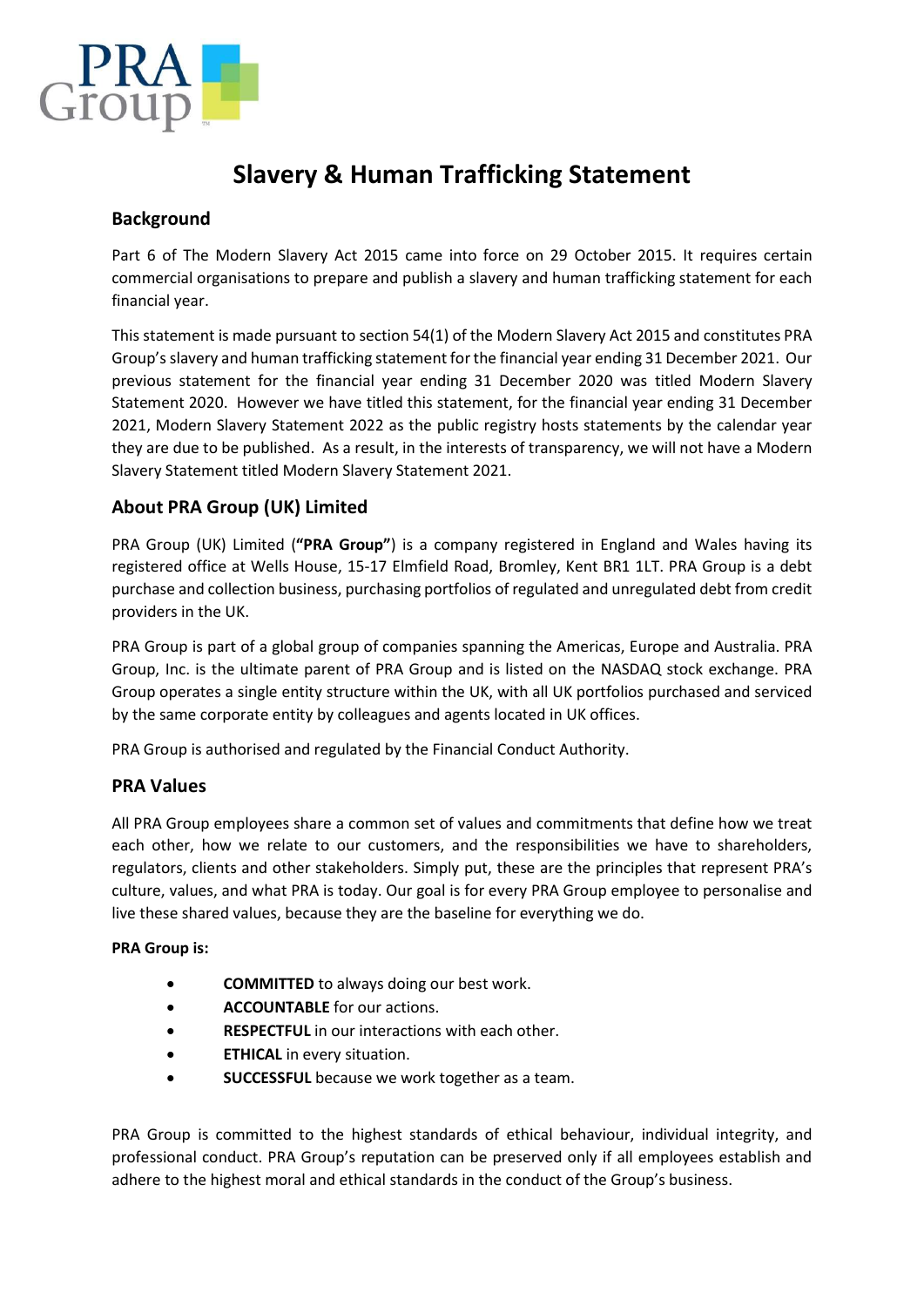This commitment is underlined in PRA Group's Code of Business Conduct and Ethics which underpins all business decisions, policies and processes and provides basic guidelines of business practice and professional conduct that PRA Group expects its employees across all Group businesses to adopt and uphold.

# Risk Assessment and Management

Given the industry in which PRA Group operates PRA Group assesses that the risk of slavery or human trafficking existing within its supply chain is overall low. Notwithstanding this PRA Group ensures that:

- relevant systems incorporate measures to identify where such risk may exist within PRA Group's business and supply chains;
- clear guidance exists demonstrating PRA Group's commitment to eradication of unethical business practices including slavery and human trafficking; and
- failure to meet PRA Group's requirements with regard to slavery and human trafficking is not tolerated.

## Supply Chains

- PRA Group takes a risk based approach to assessing its supply chains. PRA Group's due diligence process for new material suppliers to the business requires potential suppliers of goods and services to confirm they have taken steps to ensure slavery and human trafficking is not taking place within their organisation, or within their supply chains. As part of our drive to identify and mitigate risk, PRA Group's contracted suppliers of goods and services are required to confirm their compliance with all applicable legal and regulatory requirements.
	- o This is achieved by using a procurement system and software which gives better visibility and control of third-party suppliers and spend.
	- o Additionally, new suppliers are required to register via an online portal and to provide information on their anti-slavery measures as part of the supplier onboarding process
- Material contracted suppliers are required by PRA Group in the course of audit to confirm that they have taken steps to ensure slavery and human trafficking is not taking place within their organisation, or within their supply chains.
- PRA Group's key suppliers are monitored through periodic risk assessment and onsite audits, where this is appropriate, and issues identified as requiring remedial action tracked to closure.
- PRA Group's has also improved its seller due diligence questionnaire (prior to portfolio purchase) to include questions related to Modern Slavery Act compliance

## Employment

PRA Group has robust recruitment practices in place, to ensure compliance with legal regulatory requirements, including those related to slavery and human trafficking. Appropriate background checks are completed in respect of prospective employees, including confirmation that prospective employees have the right to work and remain in the UK. All PRA Group's employees are appropriately remunerated in accordance with their role.

#### **Awareness**

PRA Group ensures that relevant employees and officers have high level awareness and understanding of the risks of slavery and human trafficking in supply chains, and within the business.

## Policies